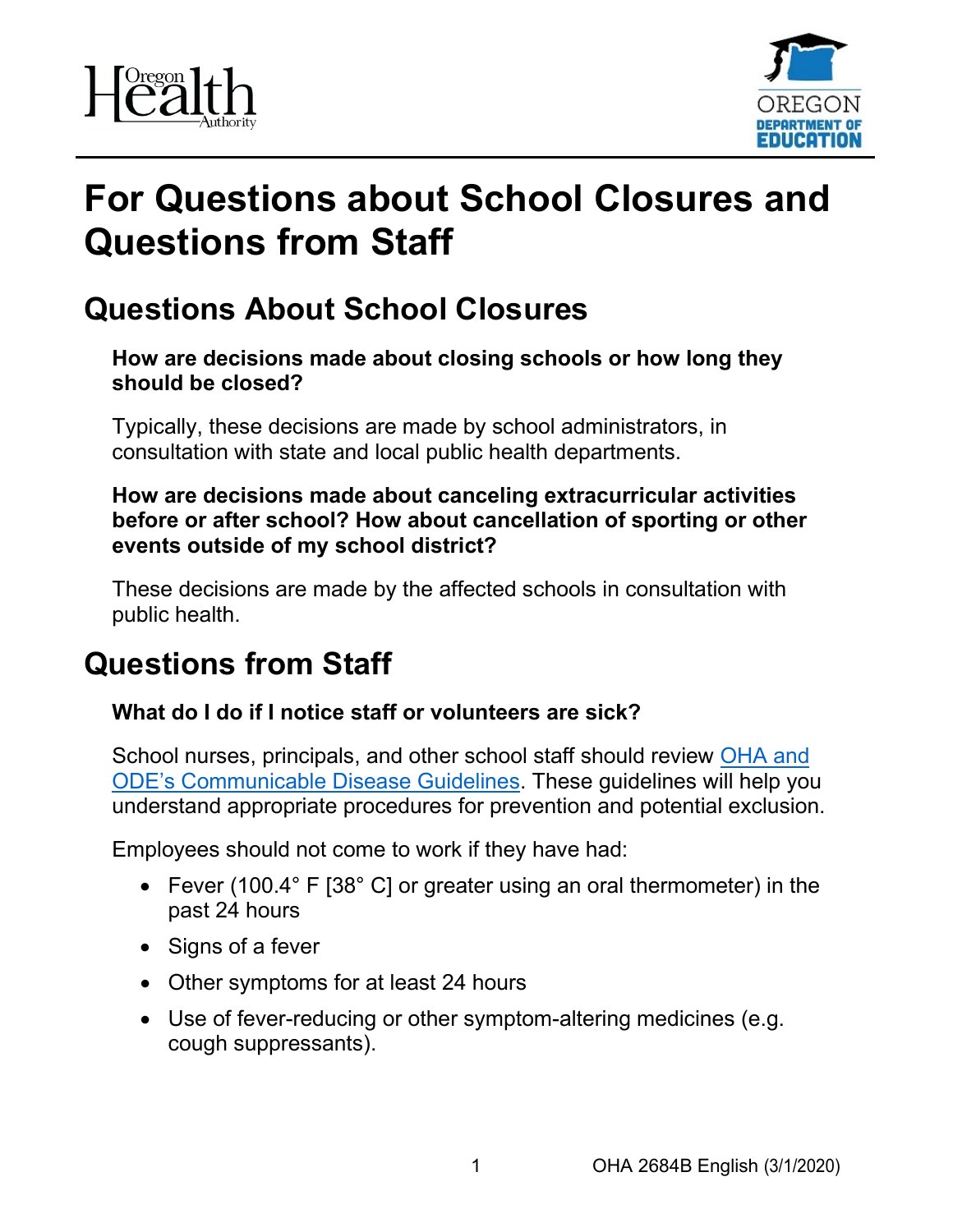Employees should tell their supervisor and stay home if they are sick. CDC recommends that employees with symptoms of acute respiratory illness upon arrival to work or who become sick during the day should be separated from other employees and sent home immediately. Emphasize staying home when sick, respiratory etiquette, and hand hygiene by all employees. For more information see the

- [Coughing and sneezing etiquette,](https://www.cdc.gov/healthywater/hygiene/etiquette/coughing_sneezing.html?utm_medium=email&utm_source=govdelivery) and
- [Clean hands webpage](https://www.cdc.gov/handwashing/index.html?utm_medium=email&utm_source=govdelivery) for more information.

The main symptoms of COVID-19 are cough, fever and shortness of breath. Review OHA or CDC's website for a list of symptoms that may be related to COVID-19:

- [Oregon Health Authority](https://www.oregon.gov/oha/PH/DISEASESCONDITIONS/DISEASESAZ/Pages/emerging-respiratory-infections.aspx)
- [Centers for Disease Control and Prevention \(CDC\)](https://www.cdc.gov/coronavirus/2019-nCoV/summary.html)

# **What do I do if I notice a student is sick?**

Send the student to the school nurse. If a nurse is not available, contact the family and ask them to seek medical care and follow the above protocols for staff and volunteers.

### **What resources or templates are available to communicate to parents and students?**

ODE has sent [communications support](https://www.oregon.gov/ode/students-and-family/healthsafety/Pages/COVID19.aspx) to school district officials to inform them and help them communicate to their communities.

Tips for how to help children cope and other helpful information is available at these websites:

- [CDC Helping Children Cope with Disasters](https://www.cdc.gov/childrenindisasters/helping-children-cope.html?utm_medium=email&utm_source=govdelivery)
- [OHA Information on COVID-19](https://www.oregon.gov/oha/PH/DISEASESCONDITIONS/DISEASESAZ/Pages/emerging-respiratory-infections.aspx?utm_medium=email&utm_source=govdelivery)

[OHA Guidance on Preventing COVID-19](https://www.oregon.gov/oha/PH/DISEASESCONDITIONS/DISEASESAZ/Pages/emerging-respiratory-infections.aspx?utm_medium=email&utm_source=govdelivery)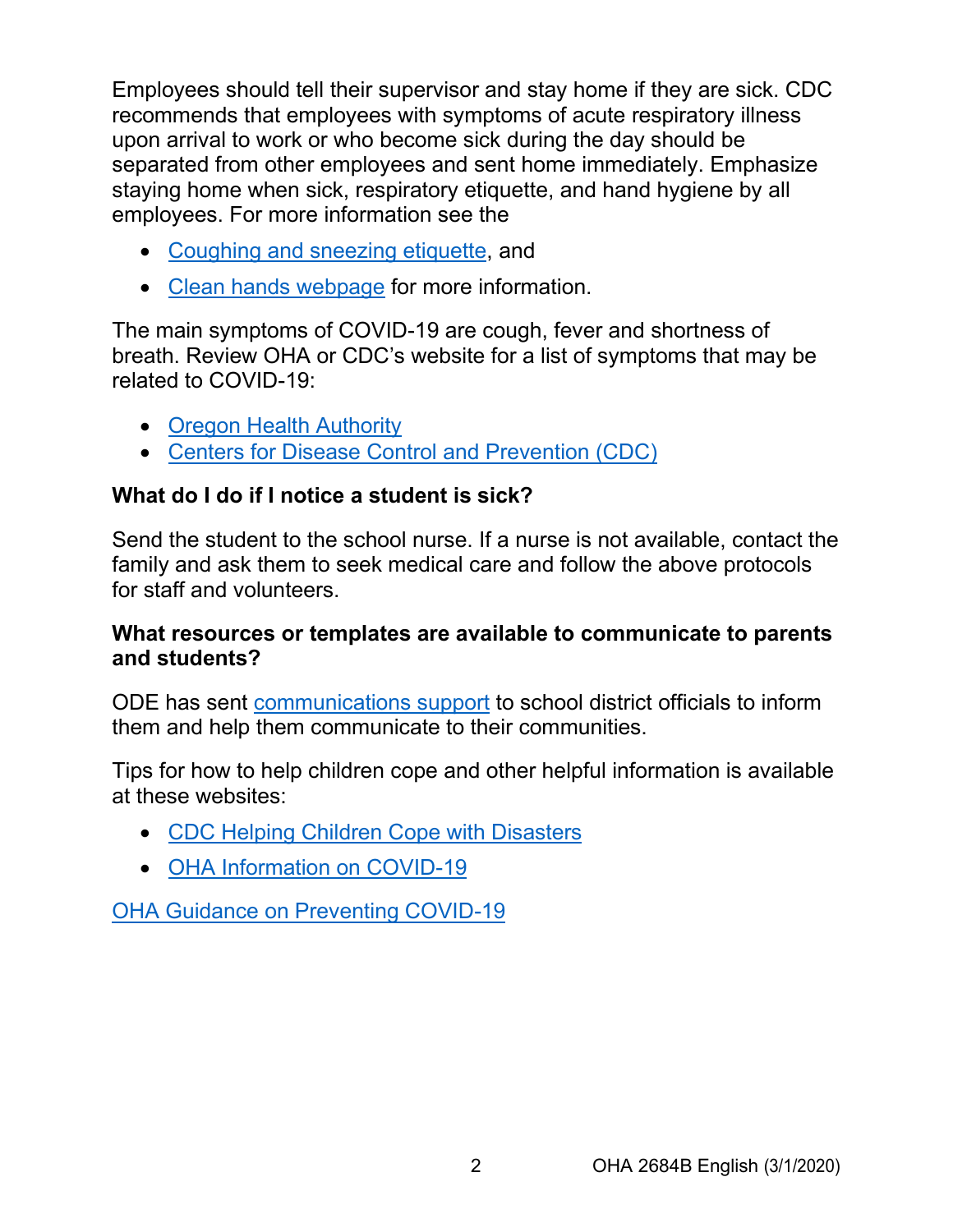### **How are schools with students/staff identified with COVID-19 decontaminated?**

If students and staff at a school develop COVID-19 infection, cleaning with standard disinfectants is effective in killing the virus. A plan for cleaning the school can be developed by the school in consultation with local public health. Here is a list of [disinfectants that can be used](https://www.aphis.usda.gov/animal_health/emergency_management/downloads/coronavirus-disinfectants.pdf) to kill the COVID-19 virus.

## **Am I at risk as a staff member?**

Viruses can be spread in schools and other places where people gather, so it's important that people with symptoms (fever, cough, shortness of breath) stay home; it's one of the most effective ways to minimize exposure. Public health is everyone's responsibility. Adults and children who have symptoms should stay home and contact their [local public health authority](https://www.oregon.gov/oha/ph/providerpartnerresources/localhealthdepartmentresources/pages/lhd.aspx?utm_medium=email&utm_source=govdelivery) or healthcare provider; if you are concerned you might have COVID-19 and plan to visit your healthcare provider, call ahead so you can arrange a plan to be seen without exposing others.

In addition, teach your child to regularly practice good hygiene measures such as [handwashing](https://www.cdc.gov/handwashing/index.html?utm_medium=email&utm_source=govdelivery) with soap and water for at least 20 seconds, using an alcohol-based hand sanitizer, and [covering coughs and sneezes](http://www.cdc.gov/healthywater/hygiene/etiquette/coughing_sneezing.html?utm_medium=email&utm_source=govdelivery) . It's important to note that the people most vulnerable to COVID-19 infection appear to be older adults and people with compromised immune systems.

#### **Can I request information from providers on students identified with COVID-19?**

Your local public health department and school district will communicate critical information about an outbreak in a school setting, but student confidentiality will be maintained in accordance with federal privacy laws.

#### **What information am I allowed to share if someone from my school is identified?**

Respect confidentiality. Do not share information about cases that has not already been shared by local public health authority or school.